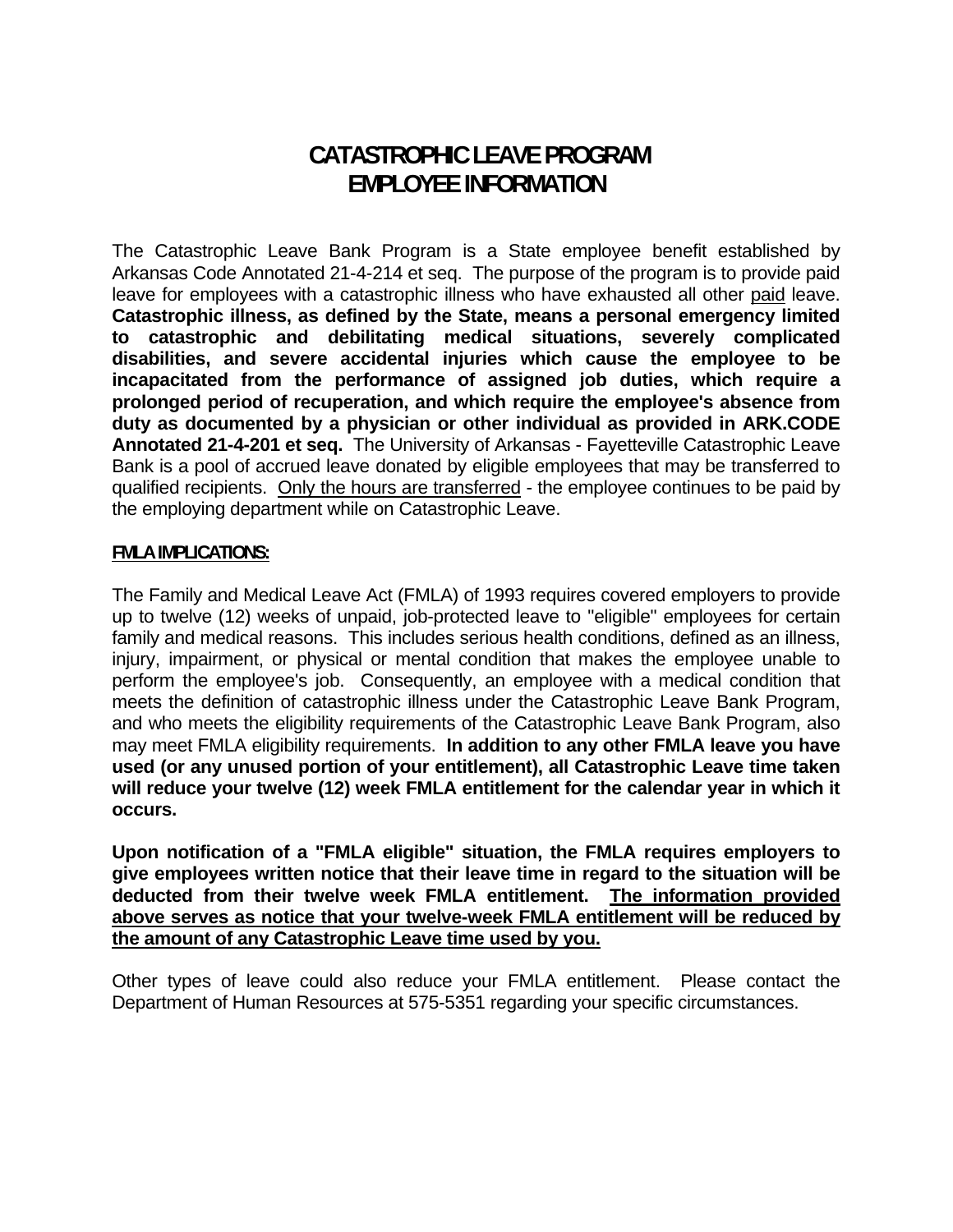## **CATASTROPHIC LEAVE BANK PROGRAM ELIGIBILITY REQUIREMENTS:**

- The recipient must be a current full-time state employee who has been employed by the State for at least two (2) years in a regular, full-time position. Service does not have to be continuous.
- The employee must not have been disciplined for misuse or inappropriate use of leave within the past two (2) years.
- The employee must have exhausted all accrued leave (annual, sick, holiday, and compensatory time).
- The employee must have a current "Physician's Certification" of a medical condition which prevents the employee from performing the employee's job duties for a prolonged period of time (defined as 20 working days) and which will result in a substantial loss of income.
- The employee must have at least an 80 hours combined sick and annual leave accrual at the onset of the illness or injury.

#### **NOTE TO THE EMPLOYEE:**

It is important that the employee, or their legal representative, file as soon as they know that they need Catastrophic Leave and their available leave is going to exhaust. **Followup on the processing of the application is the employee's responsibility.**

Employees on Catastrophic Leave continue to accrue leave and receive other benefits, however any leave earned while an employee is on Catastrophic Leave must, as a condition of voluntary participation in the program, be assigned to the Catastrophic Leave Bank, and any restrictions concerning the maintenance of minimum leave balances shall not apply to such assignment.

#### **APPLICATION PROCEDURES:**

- 1. Applicant should obtain and read the Catastrophic Leave Bank Program Rules and Regulations. This document has been sent to each Dean, Director, and Department Head on campus, and should be made available to applicants.
- 2. Obtain a current set of Catastrophic Leave forms from the Catastrophic Leave Bank Coordinator in Human Resources or from your department leave representative.
	- (a) Liability Agreement
	- (b) Recipient Application Form
	- (c) Physician's Certification for Catastrophic Leave
- 3. Sign the Authorization to Release Information section of the Physician's Certification for Catastrophic Leave form, and have your physician complete the rest of this form explaining your current medical condition.
- 4. Complete employee portion of Part I of Recipient Application form and have your leave representative complete the leave portion. Complete Part IV of the Recipient Application form. Read and sign the Liability Agreement form.
- 5. The application forms the completed Recipient Application Form, Physician's Certification for Catastrophic Leave, and the Liability Agreement - should be given to your supervisor. Your supervisor must verify on Part II of the Recipient Application form that the applicant has not been disciplined for misuse or inappropriate use of leave during the past two years and explain why the employee's leave has been exhausted. Supervisor should submit the completed signed application package to the Catastrophic Leave Bank Coordinator in Human Resources who will verify eligibility requirements have been met by the applicant, and the completeness of forms. The Coordinator will present the application to the Catastrophic Leave Bank Committee for review.

### **For additional information regarding this program, please contact Leah Williams, Catastrophic Leave Bank Coordinator, at 575-7618 or leahw@uark.edu.**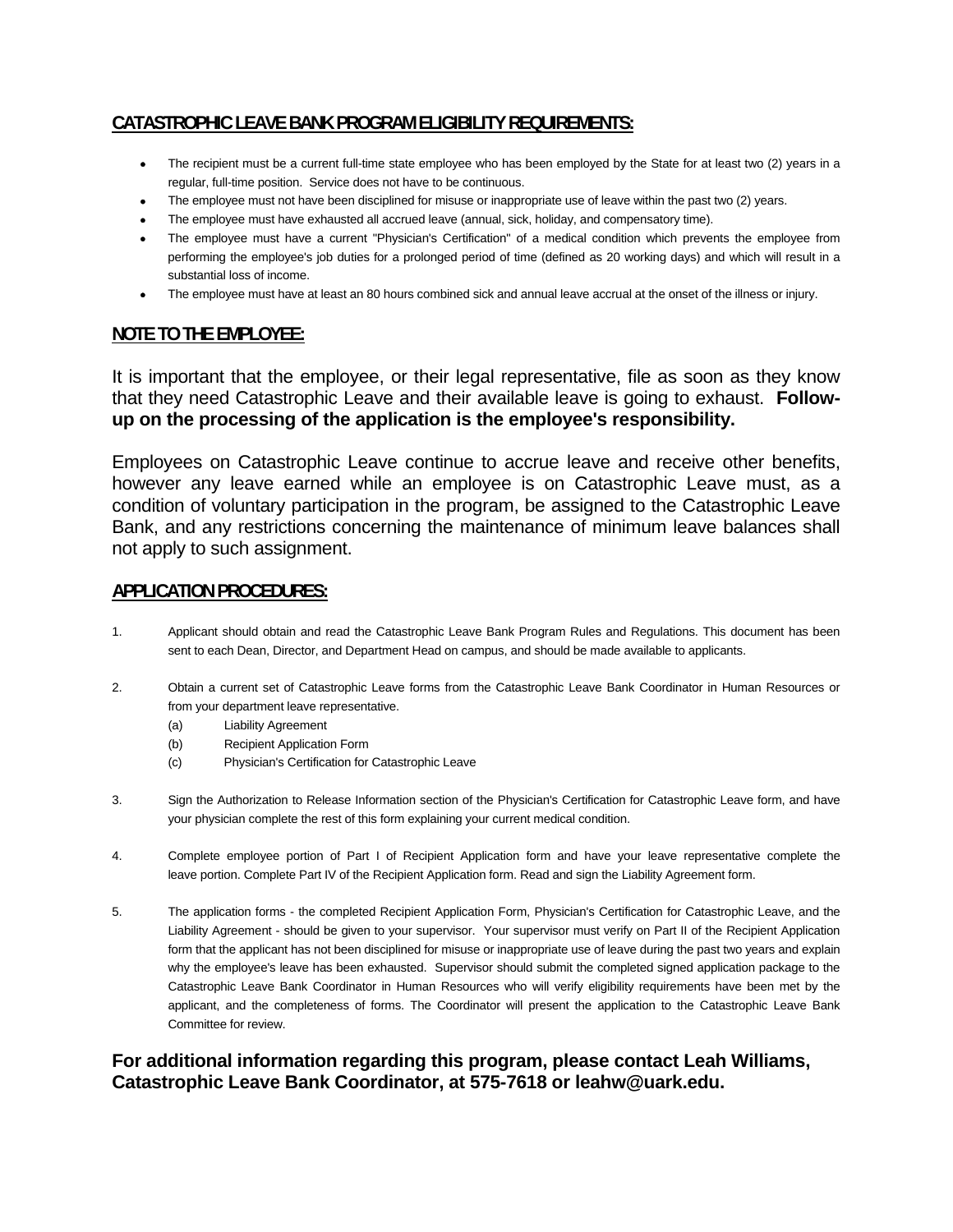|                                                                                                                                     |                                                                                                                                                                                                                                                                                                                                                                                                                                                                                                                  |                                          |                           | <b>University of Arkansas, Fayetteville</b><br><b>Catastrophic Leave Bank Program</b>                                |                                                  |                                                   |                                                                               |                               |         |  |  |
|-------------------------------------------------------------------------------------------------------------------------------------|------------------------------------------------------------------------------------------------------------------------------------------------------------------------------------------------------------------------------------------------------------------------------------------------------------------------------------------------------------------------------------------------------------------------------------------------------------------------------------------------------------------|------------------------------------------|---------------------------|----------------------------------------------------------------------------------------------------------------------|--------------------------------------------------|---------------------------------------------------|-------------------------------------------------------------------------------|-------------------------------|---------|--|--|
| <b>Please Type or</b><br><b>Print Legibly</b>                                                                                       | <b>Recipient Application Form</b>                                                                                                                                                                                                                                                                                                                                                                                                                                                                                |                                          |                           |                                                                                                                      | Authorized by A.C.A. 21-4-214 et.seq.            |                                                   |                                                                               |                               | Case #  |  |  |
| <b>Instructions:</b>                                                                                                                | Complete this form to apply for catastrophic leave time. Attach to this form all appropriate<br>documentation of medical emergency such as the Physician's Certification for Catastrophic Leave<br>and the Catastrophic Leave Bank Release from Liability. After completion of these procedures,<br>present this form to your supervisor.                                                                                                                                                                        |                                          |                           |                                                                                                                      |                                                  |                                                   |                                                                               |                               |         |  |  |
| Note:                                                                                                                               | Catastrophic leave time is based upon availability within the University's Catastrophic Leave Bank.<br>The program does not create any expectation of promise of continued employment.                                                                                                                                                                                                                                                                                                                           |                                          |                           |                                                                                                                      |                                                  |                                                   |                                                                               |                               |         |  |  |
|                                                                                                                                     | Part I – Application & Certification (To be completed by the applicant employee or designee on his/her behalf)                                                                                                                                                                                                                                                                                                                                                                                                   |                                          |                           |                                                                                                                      |                                                  |                                                   |                                                                               |                               |         |  |  |
| Name (Last, First, Middle Initial)                                                                                                  |                                                                                                                                                                                                                                                                                                                                                                                                                                                                                                                  |                                          | <b>Position Number</b>    |                                                                                                                      | <b>Employee ID Number</b>                        |                                                   |                                                                               | <b>Class Code of Position</b> |         |  |  |
| <b>Position Title</b>                                                                                                               |                                                                                                                                                                                                                                                                                                                                                                                                                                                                                                                  | Grade                                    | <b>Hourly Rate of Pay</b> |                                                                                                                      | <b>Name and Address of Assigned Duty Station</b> |                                                   |                                                                               |                               |         |  |  |
| <b>Work Phone #</b>                                                                                                                 | Home Phone #                                                                                                                                                                                                                                                                                                                                                                                                                                                                                                     | <b>Birth Date</b><br>Mo.                 |                           | <b>Date Leave Exhausted</b><br>Date                                                                                  |                                                  | <b>Time</b>                                       | (includes Annual, Sick, Holiday and Comp)<br>(verified by timekeeper)<br>a.m. |                               |         |  |  |
| Day<br><b>Amount of Catastrophic Leave Requested</b><br>(Total Hours Requested<br>in One (1) Hour Increments)                       |                                                                                                                                                                                                                                                                                                                                                                                                                                                                                                                  |                                          |                           | p.m.<br><b>Duration Dates of Catastrophic Leave Request</b><br><b>Beginning Date</b><br><b>Projected Ending Date</b> |                                                  |                                                   |                                                                               |                               |         |  |  |
| <b>Timekeeper's Name</b>                                                                                                            |                                                                                                                                                                                                                                                                                                                                                                                                                                                                                                                  | <b>Timekeeper's Signature</b>            |                           |                                                                                                                      | <b>Phone Number</b>                              |                                                   | <b>Date</b>                                                                   |                               |         |  |  |
| Certification: (if certifying on behalf of an employee, modify as appropriate)<br>I certify that:<br><b>Recipient:</b><br>Designee: | (1) I have been affected by a medical emergency, described on the attached Physician's Certificate.<br>(2) I have or will have exhausted all annual, sick, holiday leave and compensatory time as of date indicated above.<br>(3) I expect to be absent from duty without paid leave because of this medical emergency.<br>(4) I agree that any leave accrued while on catastrophic leave will be returned to the Catastrophic Leave Bank.<br><b>Signature of Recipient or His/Her Designee (please specify)</b> |                                          |                           |                                                                                                                      |                                                  | If Designee, State Your Relationship to Recipient |                                                                               |                               | Date    |  |  |
|                                                                                                                                     |                                                                                                                                                                                                                                                                                                                                                                                                                                                                                                                  |                                          |                           | <b>Part II - Supervisory Verification</b>                                                                            |                                                  |                                                   |                                                                               |                               |         |  |  |
|                                                                                                                                     |                                                                                                                                                                                                                                                                                                                                                                                                                                                                                                                  | To Be Completed by Employee's Supervisor |                           |                                                                                                                      |                                                  | Why has this employee's leave been exhausted?     |                                                                               |                               |         |  |  |
| Disciplinary Action for leave abuse during past two years?<br><b>Yes</b><br>No<br>$No$ <sub>_____</sub>                             | Could this job be restructured temporarily to allow employee to return to work at an earlier date?                                                                                                                                                                                                                                                                                                                                                                                                               |                                          |                           |                                                                                                                      |                                                  |                                                   |                                                                               |                               | Yes     |  |  |
| <b>Signature of Supervisor:</b>                                                                                                     |                                                                                                                                                                                                                                                                                                                                                                                                                                                                                                                  |                                          |                           |                                                                                                                      |                                                  | Date:                                             |                                                                               |                               |         |  |  |
|                                                                                                                                     | Part III - Personnel/Payroll Verification (To be completed by Department of Human Resources)                                                                                                                                                                                                                                                                                                                                                                                                                     |                                          |                           |                                                                                                                      |                                                  |                                                   |                                                                               |                               |         |  |  |
| <b>Full Time</b>                                                                                                                    | <b>Career Service Date</b>                                                                                                                                                                                                                                                                                                                                                                                                                                                                                       |                                          | <b>Last Hire Date</b>     |                                                                                                                      |                                                  |                                                   | <b>Workers' Compensation Status</b>                                           |                               |         |  |  |
| $Yes$ $No$ $\qquad$                                                                                                                 |                                                                                                                                                                                                                                                                                                                                                                                                                                                                                                                  |                                          |                           | Applied?<br>$Yes$ No $N$                                                                                             |                                                  | Approved?<br>$Yes$ No_                            | Pending?                                                                      |                               | Denied? |  |  |
| <b>Signature of Authorized Human Resources Representative</b>                                                                       |                                                                                                                                                                                                                                                                                                                                                                                                                                                                                                                  |                                          |                           |                                                                                                                      | <b>Position Title</b>                            |                                                   |                                                                               | Phone #                       | Date    |  |  |
|                                                                                                                                     |                                                                                                                                                                                                                                                                                                                                                                                                                                                                                                                  |                                          |                           |                                                                                                                      |                                                  |                                                   |                                                                               |                               |         |  |  |